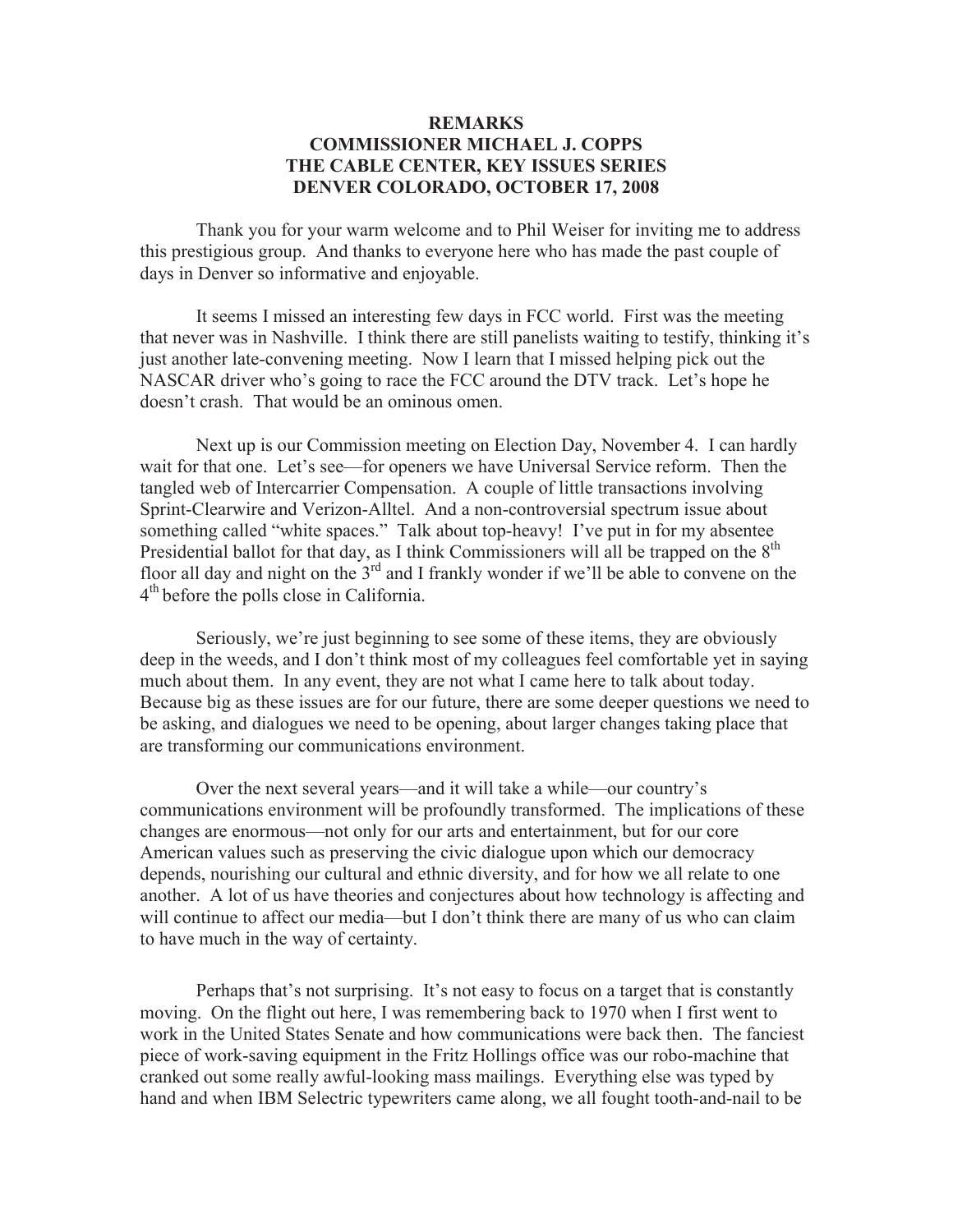one of the lucky few to get one. When Senator Hollings dictated even a minor change to a speech draft, his poor secretary had to retype the entire text—sometimes into the wee hours of the morning before the speech. When we needed to phone back to the state, we had a WATS line, but initially the Senator had to share it with a more senior colleague, the legendary Richard B. Russell from Georgia, so when Senator Russell wanted to get on, freshman Senator Hollings had to get off. Saying that world was primitive doesn't get close—it would be just plain unintelligible to the kids of the Internet Generation. That was before the great technology flood and the knowledge tools that have so dramatically transformed everything.

But I'm not here to revisit the Ghosts of Communications Past. I'm here more to talk about the future. Let me begin with four basic ideas about how the Internet both *is* and *is not* going to change everything.

Change Number One: The Internet *is* going to change the way media is delivered—rather than learning about the world's great events through big sheets of paper delivered to your door before dawn, or waiting for the mailman to deliver your movie from Netflix, we will be doing much of our reading and watching our entertainment on some sort of device connected to the Net—a lot of it wirelessly.

Change Number Two: The Internet is going to change business models obviously for entertainment, but also for information and for how people in media and journalism make their living. Indeed, the current model of journalism that has too often crowded valuable political coverage out of traditional media—covering city hall and the state legislature, for example, or doing in-depth investigative reporting—is ripe for reinvention in the Internet Age. We can do that right or do it wrong.

Non-Change Number One: The Internet is *not* going to change the need for citizens in a democracy to be informed about politics, nor will it change the fundamental importance of having a media that reflects America's diverse ethnic, religious and cultural backgrounds.

Non-Change Number Two: The Internet will likely *not* change the fact that pure commerce has never produced the full range of news and cultural programming this country needs. In a world run purely by free market principles, we wouldn't have had C-Span, McNeil-Lehrer, or even the *New York Times* or *Washington Post* (which benefit from ownership by very remarkable families). The current system is not on-track to get us from here to there.

We don't know when the Internet-changed media environment will be complete. But putting these four points together, I see two critical challenges. One is getting the technology of the new age out to all those who will live in that new age. The other is how to ensure that this technology serves us as citizens.

Let's begin with a point that historian Paul Starr has made—delivery systems matter and government choices can make all the difference in how those delivery systems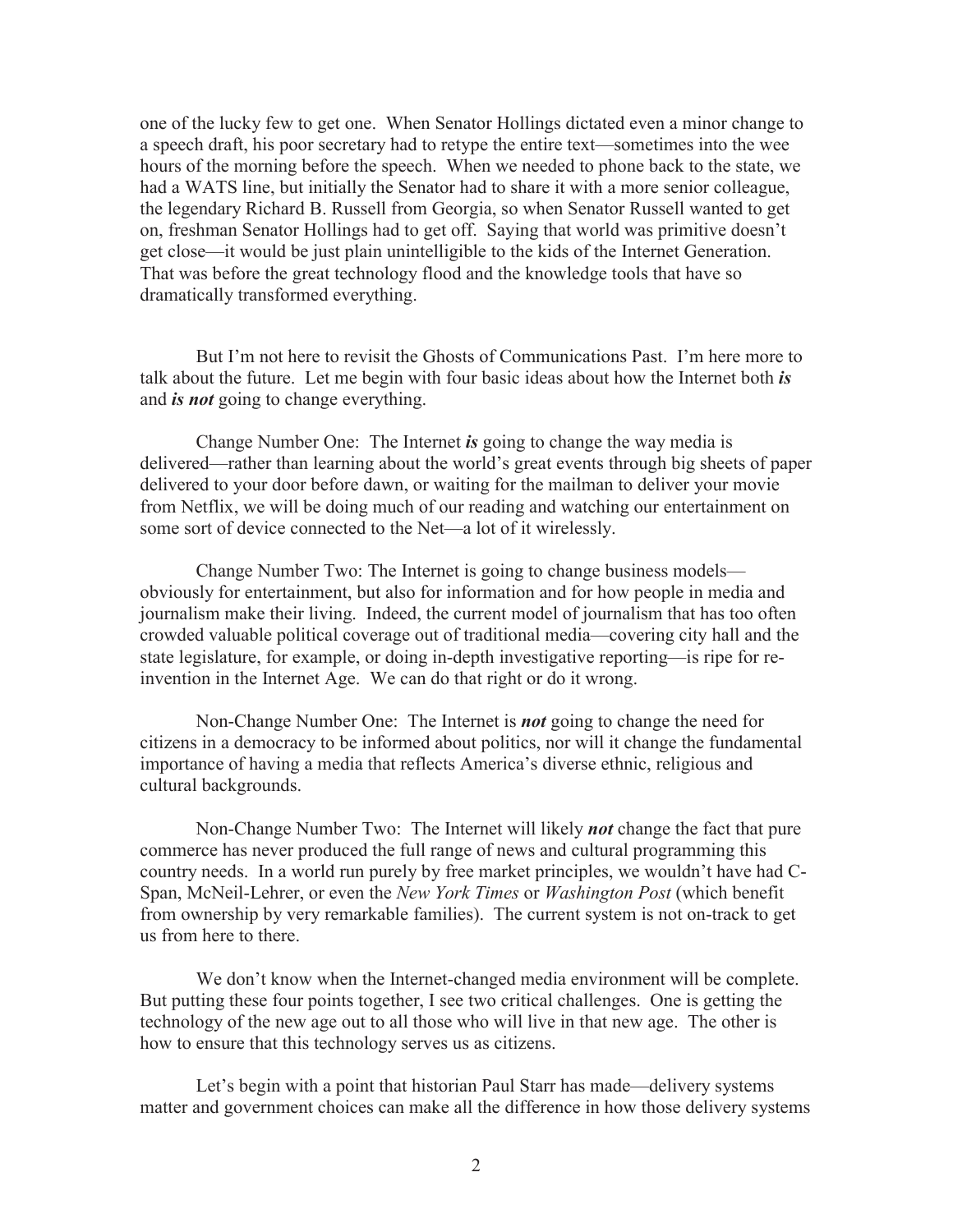develop. For example, the federal government decided near the beginning of the republic that it would subsidize the postal service. The result? Newspapers and newsletters made their way to the frontier and smaller cities *very* fast—much faster than in Europe. America's choice about how media would be distributed reflected our democratic values—and there were more newspapers, a more active public debate, and a more educated and involved citizenry because of it.

The federal government made very different choices when it came to handling our nascent broadcast industry in the 1920s and '30s. There was a real movement in the 1920s to give licenses to local educational and non-commercial institutions. But the commercial broadcasters won out and we ended up with public airwaves dominated by a handful of national networks operating under the condition that they serve the "public interest." Although we've seen some changes over the years—like the advent of public broadcasting in the '60s which opened a space for non-commercial voices on the dial much of the original blueprint remains in place. The "public interest" standard itself, albeit battered by the deregulation of the past few decades, still stands as a testament to choices made over 70 years ago. I'm not here to debate the wisdom of those choices although I think you know where I stand on the need to reinvigorate the public interest standard. My point is that government choices, particularly at the early stages of a new medium, can have effects that are profound and long-lasting.

Right now, we are at such a transformative moment with the Internet. I will spare you my stump speech on how poorly we are doing, when compared with our international competitors, in bringing high-value, high-speed broadband to all our citizens. The OECD ranks us  $15<sup>th</sup>$  in the world; if you don't like that study, I can point you to others that have us doing even worse that that. The rank is less important than what is actually happening on the ground. If you live here in Denver you probably pay twice as much for a connection that's one-tenth the speed of what you'd get if you lived in Tokyo, Seoul, Paris or London. If you live in exurban or rural America, you're looking at slower connections or, in many places, no connection at all. Only about half of American homes have broadband.

So Job One is doing better on access and giving Americans reasons (like lower prices and higher speeds) to sign up. The federal government gives out nearly \$8 billion a year of subsidies as part of the Universal Service Fund—and while some of it goes to wiring schools, libraries and hospitals with high-speed lines, most of it goes to supporting voice service. The kicker here has been that—under the FCC's rules, this money is reserved for ordinary telephone service and cannot be used to directly support broadband. And it's 2008! That needs to change. I think my colleagues realize that Plain Old Telephone Service—the POTS of the  $20<sup>th</sup>$  century—has to give way to the PANS—the Pretty Awesome New Stuff—that consumers and businesses need today. Our policies need to be adjusted accordingly.

Getting that job done is, however, about more than changing the Universal Service Fund. It's also about having a national strategy—a commitment at the top to get high-speed broadband out to *everyone*, no matter who they are or where they live. It's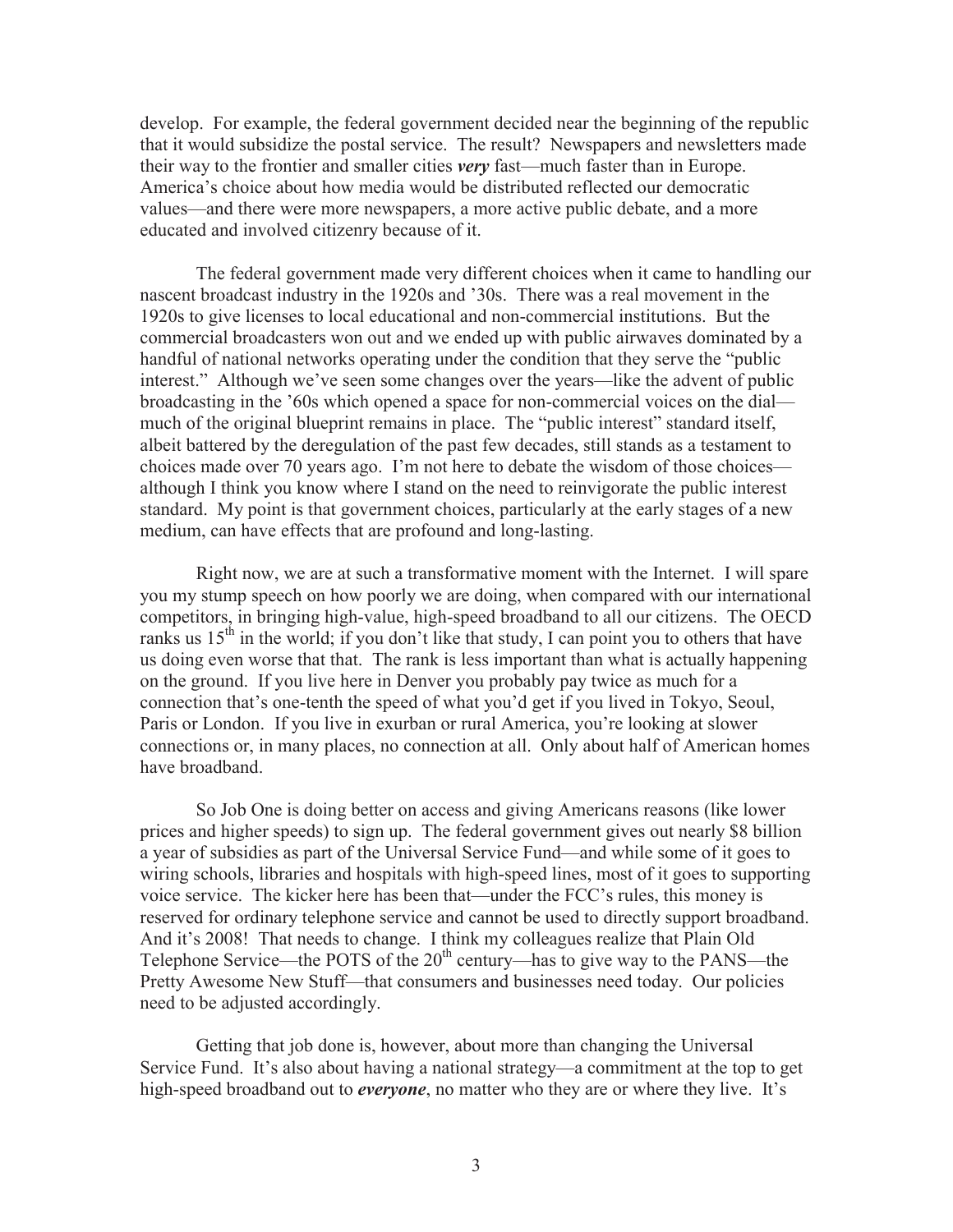about building basic infrastructure. We've always managed to find ways—the public and private sectors in all sorts of creative partnerships, operating under many kinds of incentives—to build the infrastructure America needs. Going back to the bridges and turnpikes and roads and railroads and later the electricity and highways that we needed to move the American people and the American nation forward.

So first we need a realization at the top about how critical this is. Then we need a strategy and tactics to make it happen. The FCC has a role here. Congress of course has an even larger role in devising the strategy and considering the programs and incentives to achieve the objective, ranging far beyond what our little agency can do.

The good news is that I think there is reason for some optimism. There's growing grassroots support to get this done. Just three days ago, *Communications Daily* ran a lead story on how numerous Congressional candidates are being pushed by constituents to pursue broadband legislation. The article quoted several Congressmen, like Zack Space of Ohio who said, "Increasingly, people are realizing that what electrification was to the country in the 1930s, broadband is to our generation." And, more than ever, the issue has achieved real visibility in the Presidential race. Having a Chief Technology Officer at the White House, who is also kind of a broadband czar, to bring together the many government agencies who have a finger in broadband but who don't coordinate and connect—and then to work with the private sector to develop innovative new partnerships, strikes me as a capital good idea.

Why, as a matter of course, when the Department of Housing and Urban Development is planning low-income housing, aren't we coordinating to make sure that building is wired for  $21<sup>st</sup>$  century communications? Why don't all the agencies with a finger in broadband, like the Rural Utilities Service, Commerce, Transportation, and the FCC, coordinate what they are doing? Why, in the absence of having a truly interoperable broadband network for public safety, are the DoD and Homeland Security throwing a lot of money into a program for federal agencies while the FCC has to struggle to find a way to build an entirely separate system for state and local public safety?

It doesn't have to be this way. It *shouldn't* be this way. We need some real innovation and coordination to get this done. We can't get along without those bigger, fatter, more affordable pipes. So I'm not talking do-gooder social theory here. I'm talking economic growth, creating opportunity, creating jobs, making America more competitive, public safety, the list goes on. This is about making you and me and 300 million Americans part of—our current economic crisis notwithstanding—what can still be the most prosperous and exciting century ever. It's about jobs and the economy, and what our telecommunications sectors can do to help right the ship. By some estimates, ubiquitous affordable broadband would quickly add \$500 billion to the U.S. economy and create 1.2 million jobs. Another study concluded that every percentage point increase in broadband penetration would mean 300,000 more jobs and increased national output. I think these estimates are too conservative.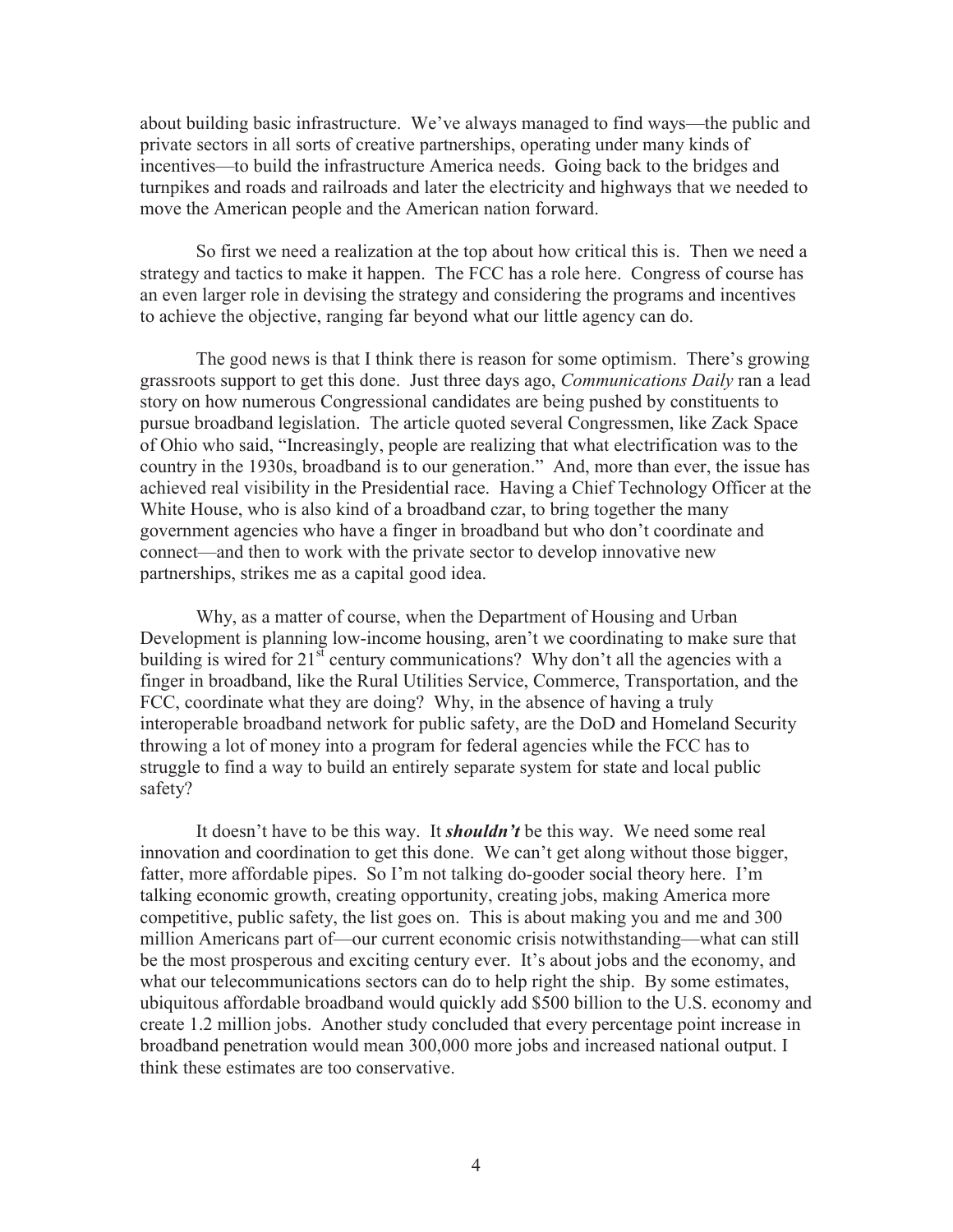I continue to believe that an important piece of our larger broadband agenda is maintaining the openness of the Internet. I understand the need for reasonable network management. I daresay everyone in the room agrees on that. And I understand that these are complex, difficult and always-evolving issues. But this technology—broadband and the Internet—is truly paradigm-altering. Life-transforming. It was built on openness; it grew on openness; and its future must be openness.

Another part of the broadband challenge that doesn't receive as much attention as it should is the need to ensure that we are doing everything we can to foster innovation. I was just over at CableLabs this morning and got to see first-hand some of the impressive and exciting R&D efforts going on. But I don't believe we have enough of that going on in our country today. We need to do better. And that's not just me talking—I've met with lots of folks, including CTOs and CEOs and technologists and innovators who share my concern. According to a report by the National Research Council, industry-driven innovation over the last several decades is in decline and the United States' role as the global leader in technology innovation is at risk. The NRC found that federal support has not increased sufficiently to replace the decline in industry involvement and it emphasized the shift in what research remains from long-term to short-term projects.

You know, the Telecommunications Act actually instructs the Commission to consider the impact on innovation and on the competitive posture of the United States of each merger that comes our way. That kind of studied analysis is barely ever a factor in what we actually do these days.

The second, perhaps even broader, set of issues we need to address is what kind of content will flow over those hopefully abundant and non-discriminatory broadband pipes.

Again, I think we're at one of those moments where choices will be made that will be with us for a very long time. Nick Lemann, Dean of the Columbia Journalism School, has written that each new medium gets a pioneer who defines it. TV news had Ed Murrow and Walter Cronkite—who came along in the early days and showed us all what TV news could be. I think Brian Lamb and Ted Turner may be those kind of pioneers on cable.

But web journalism hasn't gotten its Ed Murrow yet—someone who defines the voice and the ideals of the medium. (Nor, for that matter, has traditional media been very good at cultivating new Ed Murrows.) But at least a few people are thinking about how to use the new media to take journalism to greater heights. For example, I've talked a number of times with Google Founder Larry Page. He's thinking of ways that the next generation of journalists can develop better local news. He and I agree that we need to come up with ways to better use the Internet to inform our civic dialogue. And the good news is that the Internet—with its ability to blend video and text, and to offer almost unlimited amounts of information—can be used to communicate a lot more, and in a more useable way, than a daily paper or 30-minute newscast can.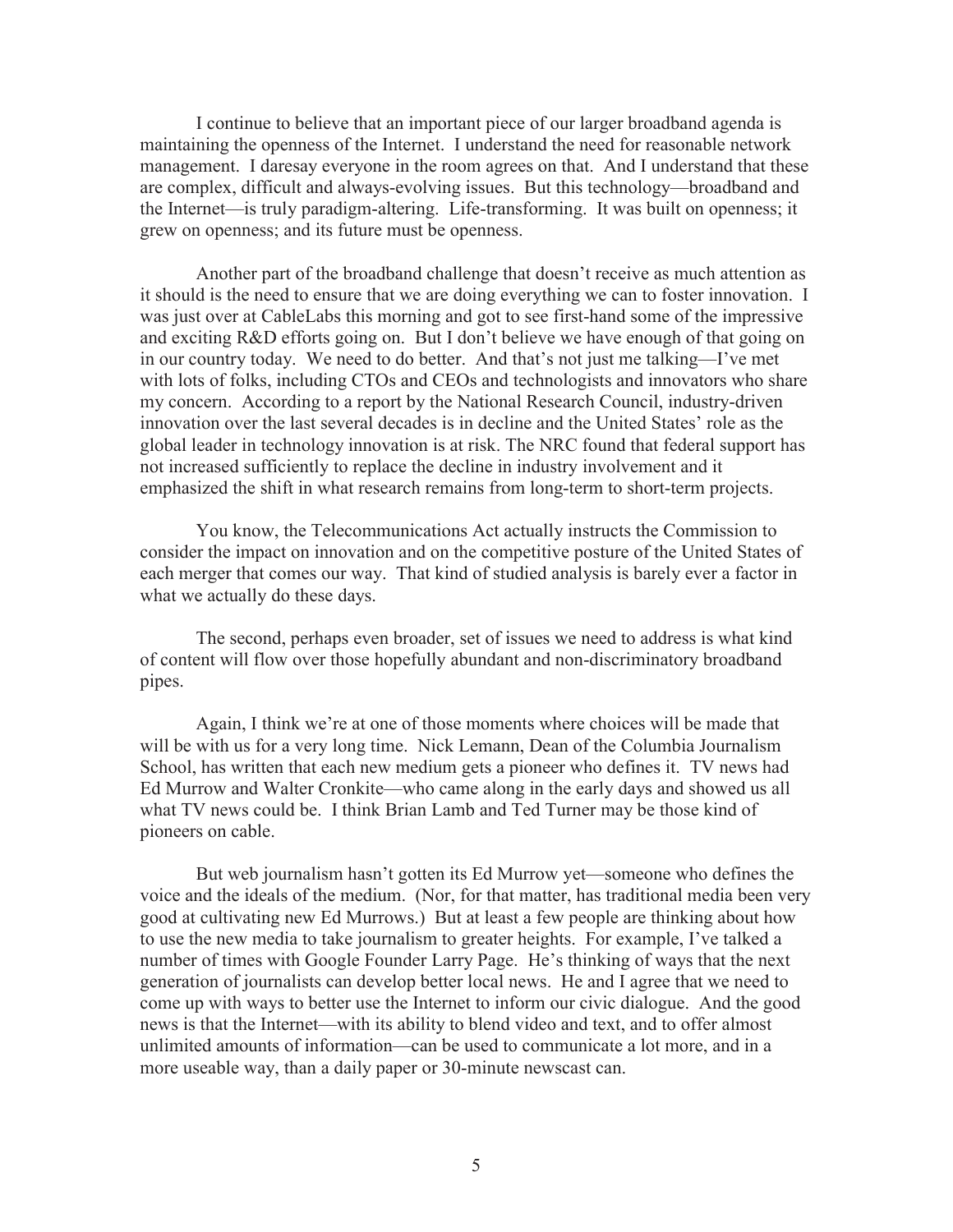Although it's not the Internet, I think the Elections '08 video-on-demand service launched in over 32 million digital cable homes is the kind of innovative product that can make a real difference in our civic dialogue. Kyle McSlarrow and I talked about the importance of this kind of information being available about a year ago. I'm pleased to see the industry develop this type of public service. I was navigating around the service and found not only the Presidential debates and convention coverage, but such information as to how to become a poll worker and how to find the polling place. Here's another idea to build on: provide this service not only for the Presidential race, but for state and local contests as well. Why not let every candidate for mayor or state representative at least tape a segment about why they should be elected and make them available for voters to review on demand? And while we're at it, why not on the Internet as well, for those citizens who don't have On Demand service? A virtual public square. The possibilities for our democracy are enormous.

More broadly, as content migrates online, how do we promote the goals that we, as a society, still care about? How do we educate and protect our kids? How do we get information about local issues of public concern? Typically, government regulation has been based on some sort of licensing relationship or statutory directive. How does that apply to the online world, where websites not only are not licensed, but they may not even be *in* the United States? What if the market fails to provide the things we care about—the things we need? How do we advance those interests in ways that are effective and respectful of constitutional and jurisdictional boundaries? How do we accomplish our goals as a free society while making sure we don't impinge the potential of these life-changing new technologies?

I don't pretend to know the answers, but I do know we need to begin the dialogue. Going forward, this is not about parsing the provisos and nuances of the Telecommunications Act of 1996. It's about a serious national discussion that we're not having. And, for Heaven's sake, let's not allow this dialogue to get teed up as yet another sterile round in that tired old debate between "regulation" and "deregulation," which has pushed so much substantive public discussion off to the sidelines. This isn't, or shouldn't be, a multiple choice question with only two take-it-or-leave-it options. All kinds of new direct regulation isn't going to get this done. Maybe we need a way to address market failures in a more affirmative way. Take children's educational programming. If the Internet ends up as broadcasting's eventual home and it isn't producing enough good, educational programming for children, maybe we could at least talk about something other than trying to force private industry to do it. Should we find a way adequately to fund PBS or some other group that is actually interested in doing the job? Maybe PBSS—a Public Broadcasting System on Steroids. That can't be done on the cheap. And Lord knows in this environment there's not a lot of extra cash floating around. Then again, neither is this a short-term problem. The point is we need to start talking, start planning, now. I hope when we do, we'll find lots of creative ideas out there. It is time to get serious about a future we know is coming, don't you think?

There are so many other questions. We need to be thinking much more broadly and deeply about where this all is going—and where it *should* go. Media's migration to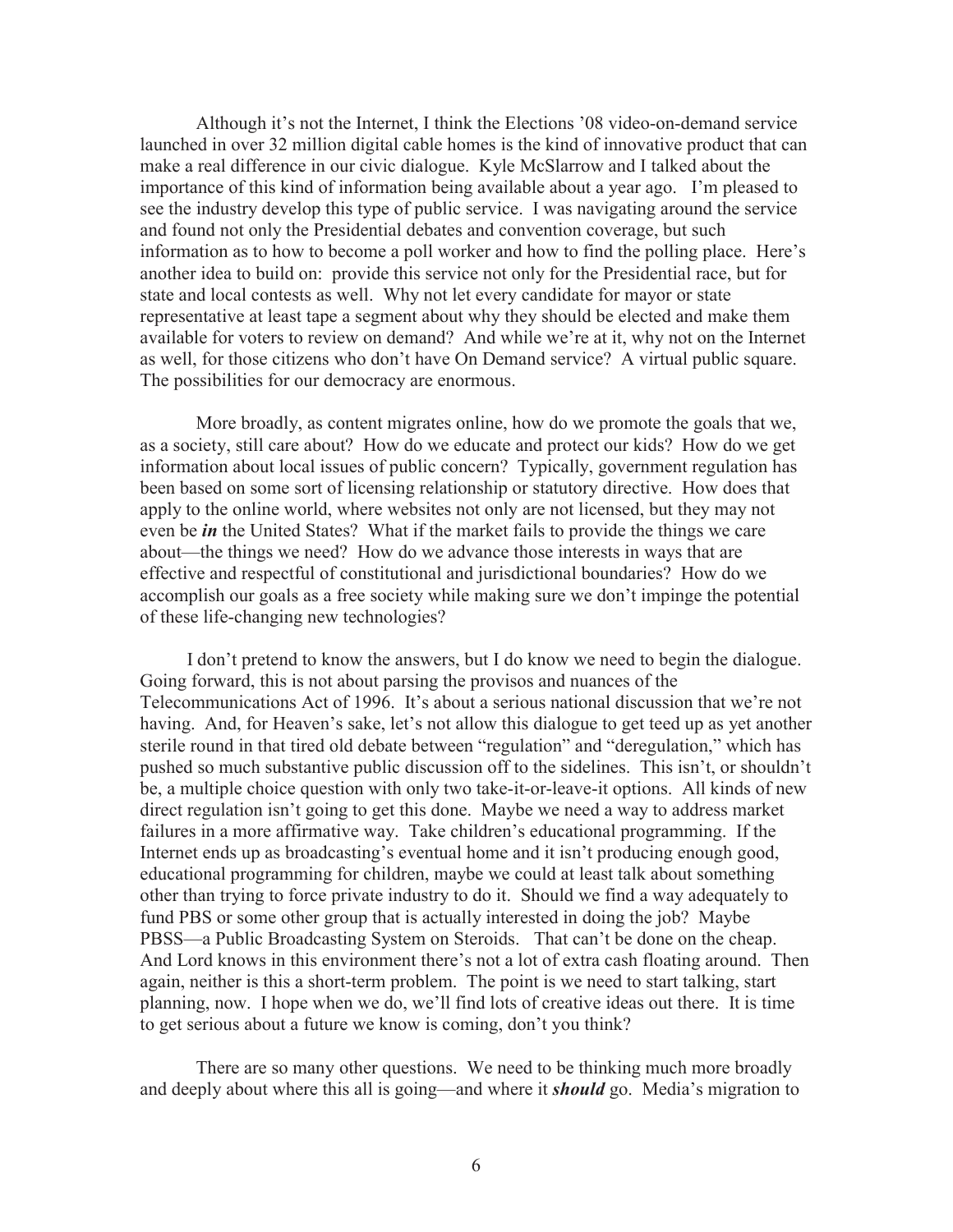the Internet won't be accomplished immediately. I think it will take some years—but, then again, change can come more quickly than we think. And in no case should we believe we have the luxury of not stepping up to the plate and considering these questions.

At the end of the day I remain an optimist. I believe that the questions you and I are grappling with are formative questions in determining how well our country will fare in this still-new century. I believe the issue of a national broadband strategy is beginning to take on—belatedly but assuredly—a life of its own. And I believe with all the great talent and resources we have, we can meet the challenge and create the opportunities that 300 million Americans must and should have in this competitive century. It's a big challenge, to be sure, but we've met similar challenges in the past, and I believe we can tackle this one the same way—with business, government and communities all pulling together to get the job done. After all, that's how we built this country. I look forward to working with you, with my colleagues on the Commission, with Congress, with states and localities and with all the diverse set of stakeholders that make up our great country to make it happen.

One last thing before I say those two words you're maybe ready to hear by now— "in conclusion"—and that's DTV. Exactly four short months from today, we are going to flip the switch nationwide and end full-power analog broadcasting in this country. I've been sounding the alarm for a long time that we needed to treat this as the national priority that it is and create a coordinated public-private partnership at the highest levels. Unfortunately, that didn't happen. So now we're scrambling in these final weeks and coming across problems that could have been—should have been—identified and dealt with long ago. But we are where we are and we have to make the best of it. I spent the day yesterday trying to spread the word here in Denver, and all my colleagues are doing the same kind of things in other cities. One other proposal I've made to Chairman Martin is to find a way to permit stations to continue to broadcast an analog message for a short period after February 17. The message would tell consumers who were unprepared for the transition what happened to their TV signals and what they need to do to restore service. It could avoid a lot of problems, a lot of heartache, a lot of consumer backlash.

We did just that in Wilmington and it proved very effective. Over 80% of the calls from troubled consumers were made to the toll-free number provided in the analog on-screen message. I think many in the broadcast community will support this effort. And it's gaining support in Congress as well. Senator Rockefeller and Congresswoman Capps have introduced bills calling on the FCC to make this happen. I hope all of you will get behind this idea too. I haven't met anyone who doesn't think it's a good idea. But, as you know, Washington can sometimes be the place where a good idea goes to die. We can't let that happen here—the stakes are too high.

So thank you again for having me. It's an uncertain time, I know—but also an enormously exciting one. I believe we can redress the errors and excesses of the recent